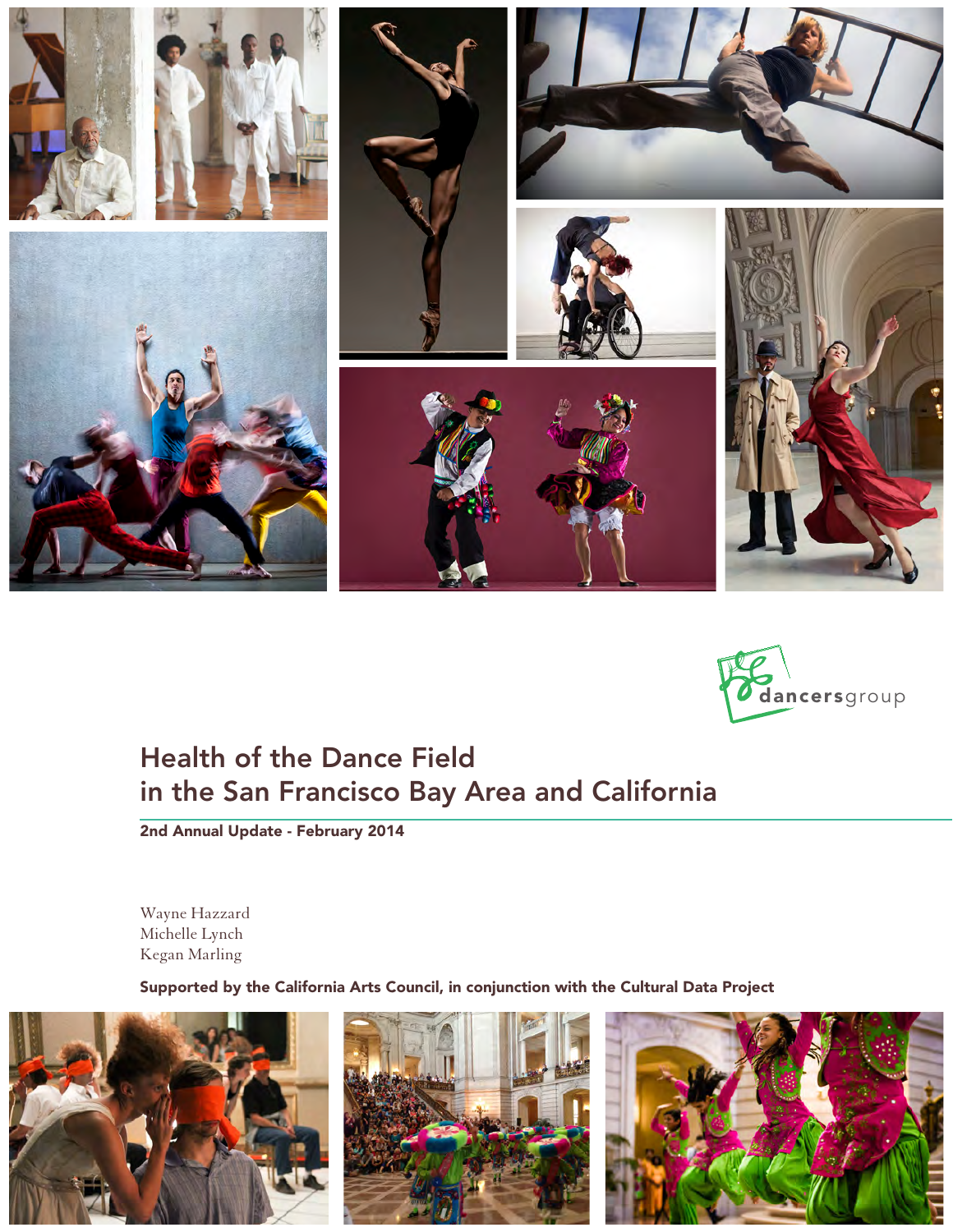# Welcome

Numbers, especially financial figures, are powerful indicators of what has transpired in a community. When these numbers are captured on the business of dance, they can also provide an opportunity to make visible the cultural and economic impact dance has and will continue to have on the San Francisco Bay Area and beyond.

For the past two years, Dancers' Group has spearheaded a research project gathering data from the California Cultural Data Project (CDP) that serve as key indicators of the health of dance in the San Francisco Bay Area that we can track over time. Research like this is an elusive task that most likely provides a particular perspective based on the available information. Yet, with little research on dance in our region going on, we have stepped in to provide a glimpse of what we believe is a vibrant and growing sector.

Our 2nd Annual Update is the beginning of this long-term tracking, adding the most recent data available—through June 2012—into the mix. We are eager to share with you comparable data on dance throughout California as captured in the CDP in this update. You'll be able to review the activity in the San Francisco Bay Area and California respectively, as well as take a look at how the data compares.

As you might guess, with each year that gets added on, the more we can see trends in our field, both locally and statewide.

As shown in the initial report, *[Dance Activity in the San Francisco Bay Area: A Report on Key Benchmarks](http://www.dancersgroup.org/research)*, the CDP data represents a fraction of the total dance activity. At the time, just over 10% of dance organizations were submitting their data to the CDP, most of which have large annual budgets and 501(c)(3) status. If you are reading this report as a representative of a dance organization, large or small, and are interested in having your work and impact included in future updates, we encourage you to visit [caculturaldata.org](http://www.caculturaldata.org) to get started.

We realize some of you may have read the initial report while others are seeing this data for the first time. Whether as a refresher or as an introduction, we have included the research methodology at the end of the report, starting on page 10. We'd also encourage you to review the first report, which can be accessed at [dancersgroup.org/research.](http://www.dancersgroup.org/research)

As you dive in, you'll see charts for six Key Benchmark Indicators:

- Revenue
- • Paid FTE Positions
- • Paying Participants
- Non-Paying Participants
- • Individual Donations
- Number of Individual Donors

Enjoy!

Wayne Hazzard Executive Director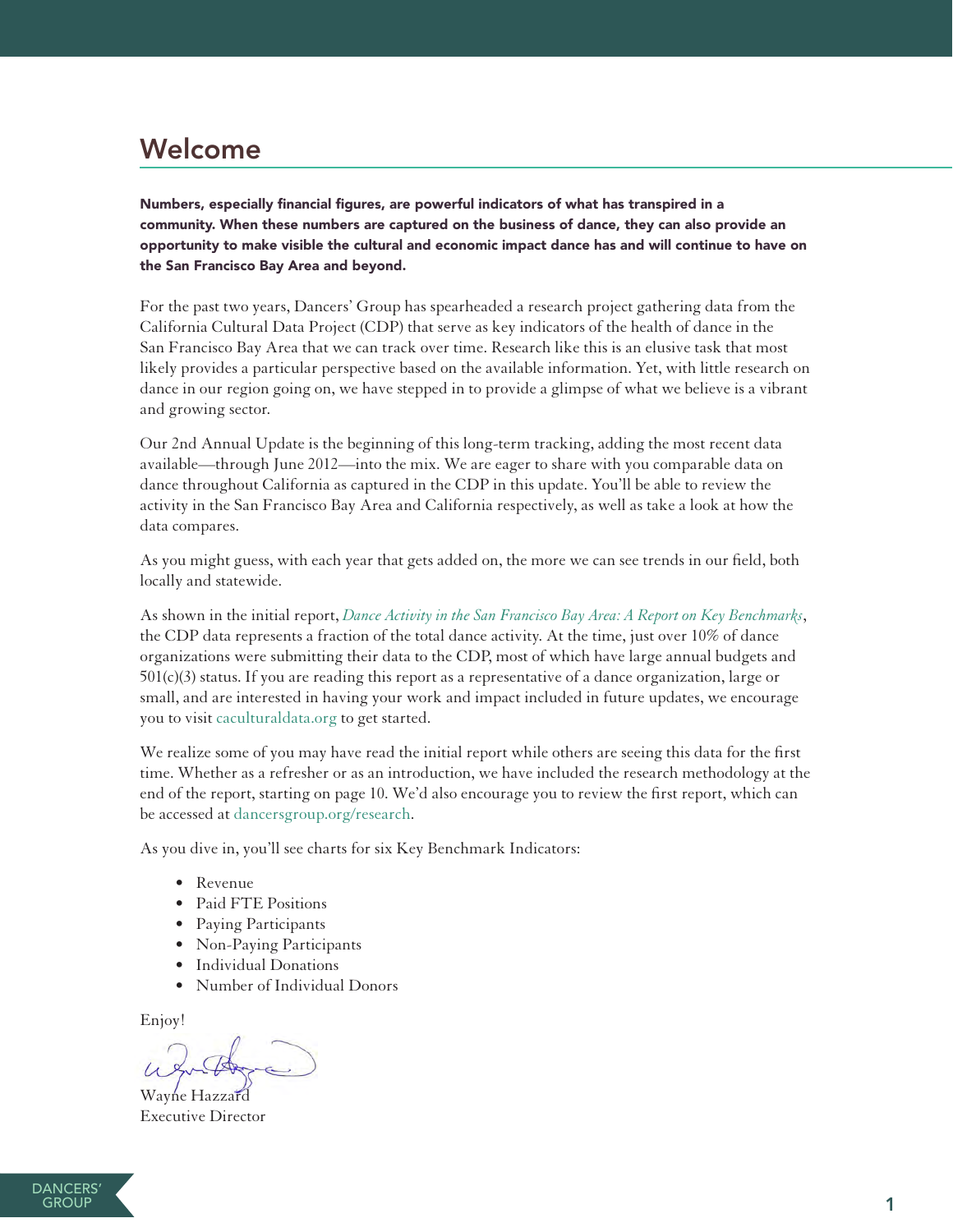# San Francisco Bay Area Dance Activity Key Benchmarks

# Aggregate Data:

|                                | FY 08-09     | FY 09-10     | FY 10-11     | FY 11-12     |
|--------------------------------|--------------|--------------|--------------|--------------|
| # of CDP Organization Profiles | 85           | 89           | 78           | 69           |
| <b>Total Revenue</b>           | \$66,158,002 | \$81,426,849 | \$87,506,657 | \$76,236,238 |
| # of Paid Employees (FTE)      | 847          | 828          | 766          | 738          |
| # of Paying Participants       | 830,528      | 814,337      | 754,922      | 692,351      |
| # of Non-Paying Participants   | 493,822      | 890,689      | 373,384      | 792,837      |
| <b>Individual Donations</b>    | \$15,388,004 | \$12,017,491 | \$11,797,794 | \$11,955,970 |
| # of Individual Donors         | 14,590       | 15,366       | 14,929       | 14,642       |

#### Benchmarks:

#### **Total Revenue (median)**

Median revenue among CDP organizations has remained fairly stable over the past four years, with an overall slight decline of 8.3%.



#### **Full-Time Equivalent (FTE) for Paid Employees (median)**

The median number of paid employees, measured as FTE positions, declined by 6.7% between FY 08-09 and FY 11-12.



**DANCERS GROUF**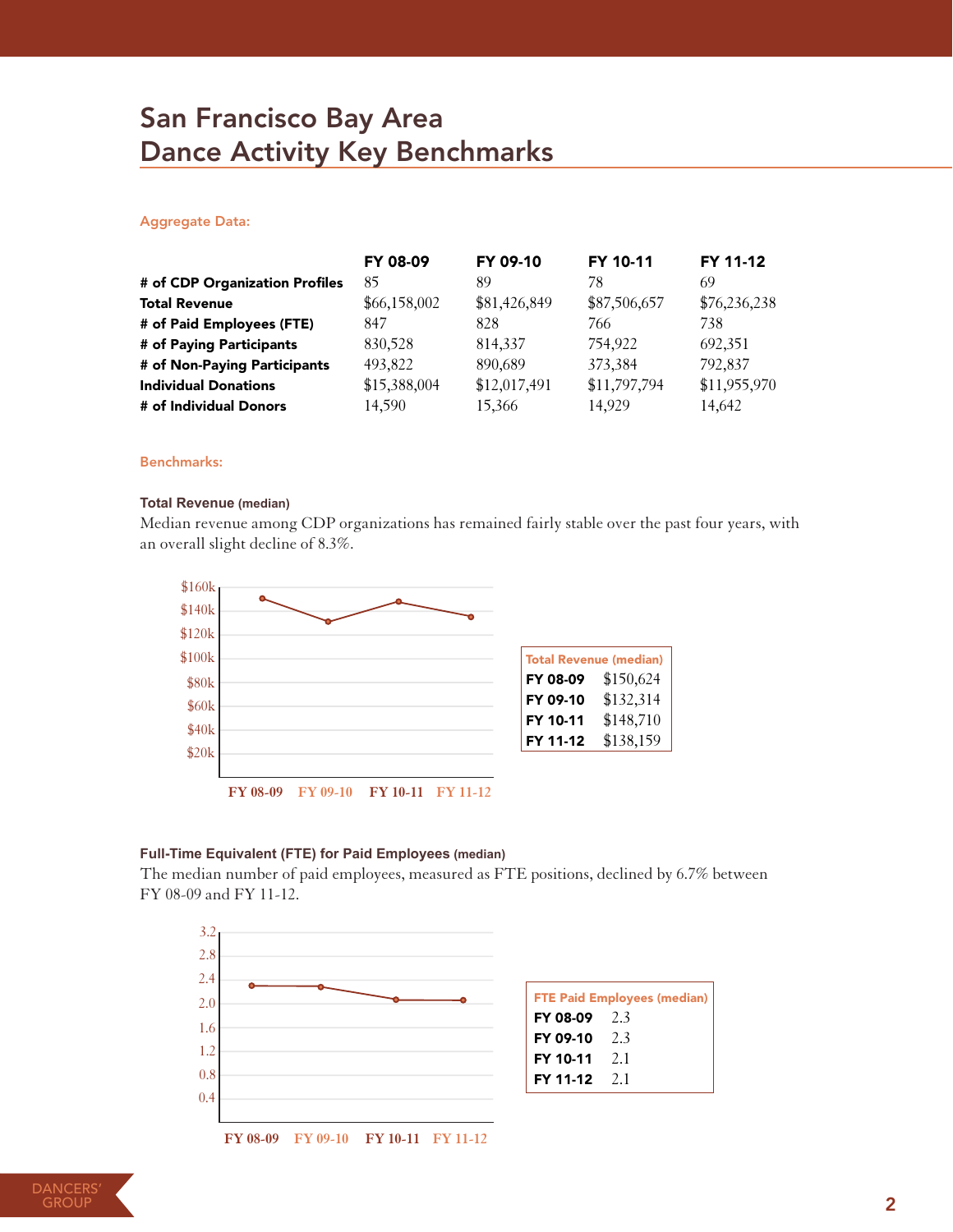# San Francisco Bay Area Dance Activity Key Benchmarks *(cont.)*

## **Participation**

The median number of paid participation, a key indicator of community support, has steadily declined by 38.7% between FY 08-09 and FY 11-12. This has only been partially offset by a slight increase in median non-paying participation over the same period. Overall, total participation has decreased by 24.8%.

### **Paying Participants (median)**





| <b>Non-Paying Participants (median)</b> |       |  |
|-----------------------------------------|-------|--|
| FY 08-09 $1,050$                        |       |  |
| FY 09-10                                | 1,200 |  |
| FY 10-11                                | 1,175 |  |
| FY 11-12                                | 1,275 |  |

Total Participants (median) FY 08-09 4,550 FY 09-10 4,479 FY 10-11 3,535 FY 11-12 3,420

#### **Total Participants (median)**



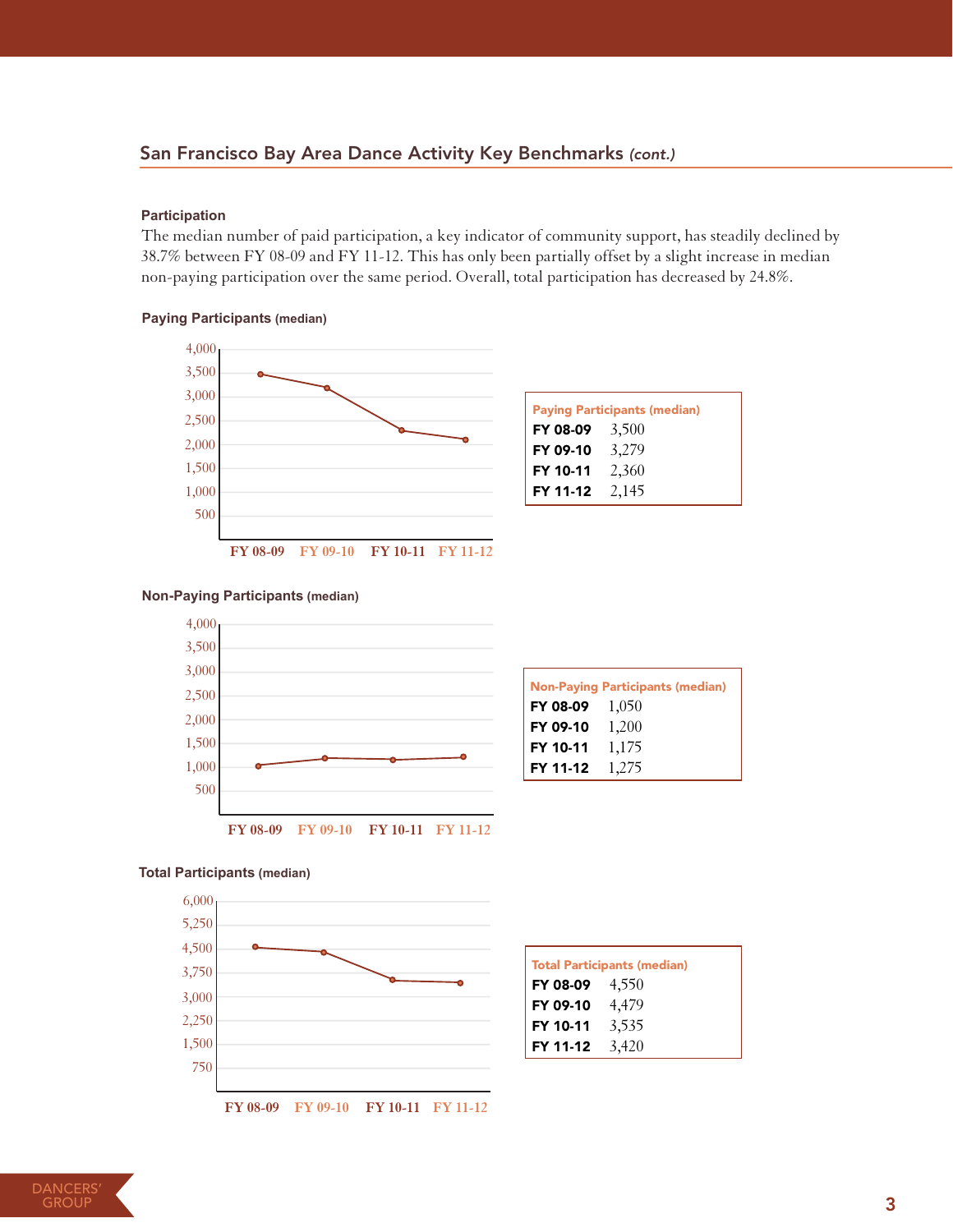# San Francisco Bay Area Dance Activity Key Benchmarks *(cont.)*

#### **Individual Donations**

The median number of total individual donations, the other important indicator of community support, took a significant dip (31.6%) in FY 09-10, but has since recovered to FY 08-09 levels. The median total number of individual donors increased by 71.9% over the same period. When viewed in relation with the minimal growth in total individual donation, the average value of a donation has declined by a precipious 41.3% over the four year period.

### **Total Individual Donations (median)**



| <b>Total Individual Donations (median)</b> |         |  |
|--------------------------------------------|---------|--|
| FY 08-09                                   | \$9,369 |  |
| FY 09-10                                   | \$6,406 |  |
| FY 10-11                                   | \$7,311 |  |
| FY 11-12                                   | \$9,447 |  |

#### **Total Number of Individual Donations (median)**



| Total Number of Individual Donors (median) |  |  |
|--------------------------------------------|--|--|
| $FY$ 08-09 32                              |  |  |
| $FY$ 09-10 $30$                            |  |  |
| $FY$ 10-11 $43$                            |  |  |
| $FY$ 11-12 55                              |  |  |

## **Average Value of an Individual Donation**



|                 | <b>Average Value of an Individual Donation</b> |
|-----------------|------------------------------------------------|
| FY 08-09 $$293$ |                                                |
| FY 09-10 $$214$ |                                                |
| FY 10-11 $$170$ |                                                |
| FY 11-12 $$172$ |                                                |

**FY 08-09 FY 09-10 FY 10-11 FY 11-12**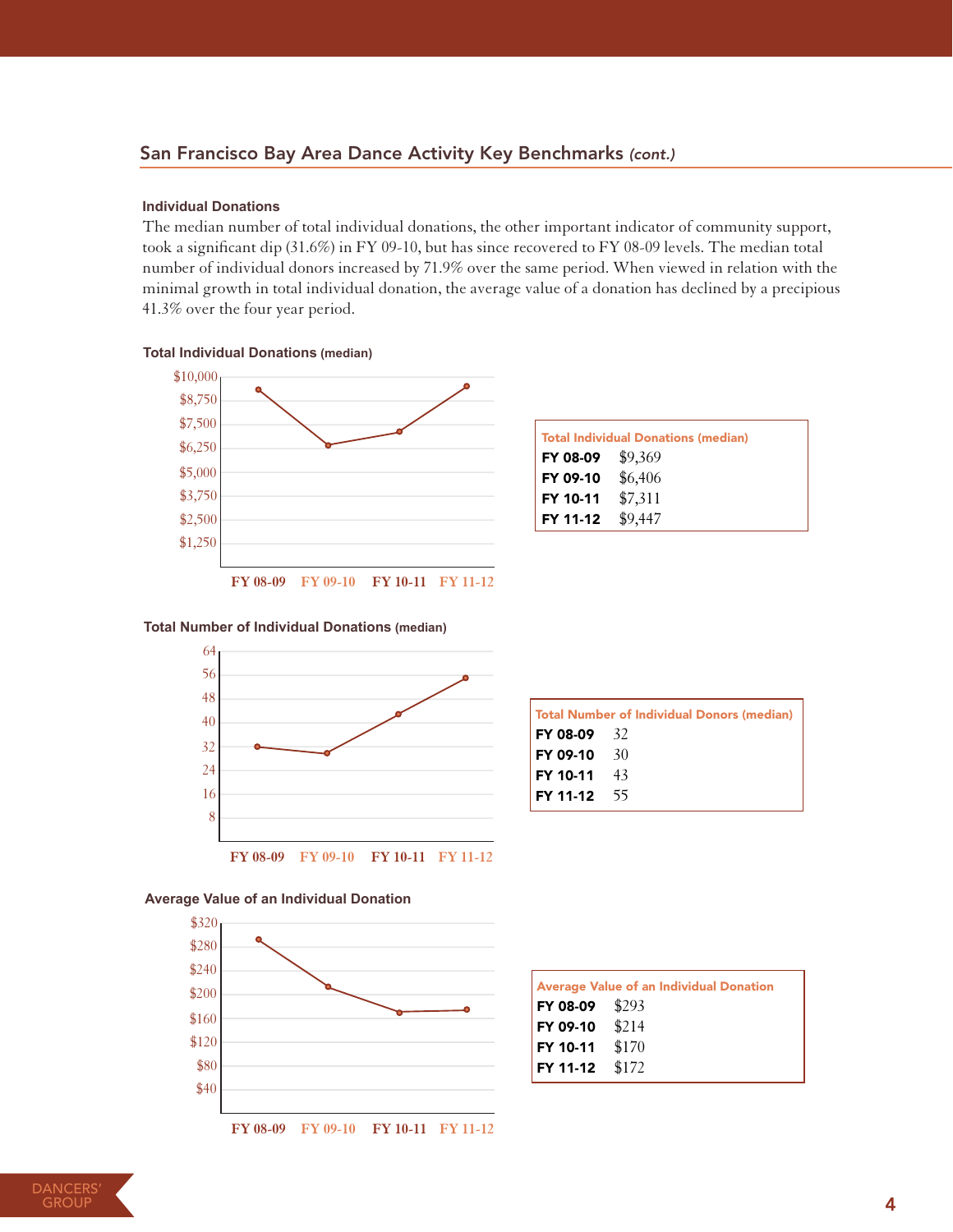# **California** Dance Activity Key Benchmarks

## Aggregate Data:

|                                | FY 08-09     | FY 09-10      | FY 10-11      | FY 11-12     |
|--------------------------------|--------------|---------------|---------------|--------------|
| # of CDP Organization Profiles | 151          | 159           | 145           | 116          |
| <b>Total Revenue</b>           | \$89,119,779 | \$105,068,681 | \$109,623,090 | \$90,223,335 |
| # of Paid Employees (FTE)      | 1.318        | 1.307         | 1,233         | 955          |
| # of Paying Participants       | 1,184,645    | 1,117,368     | 1,127,949     | 967,665      |
| # of Non-Paying Participants   | 727,767      | 621,759       | 624,093       | 574,627      |
| <b>Individual Donations</b>    | \$18,070,008 | \$14,611,683  | \$13,964,077  | \$12,580,396 |
| # of Individual Donors         | 20,834       | 23,271        | 19,863        | 16,573       |

#### Benchmarks:

#### **Total Revenue (median)**

Revenue among California organizations has remained fairly stable over the past four years, with an overall slight decline of 8.3%.



## **Full-Time Equivalent (FTE) for Paid Employees (median)**

The median number of paid employees, measured as FTE positions, remained fairly stable with only a slight decline of 6.9% between FY 08-09 and FY 11-12.



**FY 08-09 FY 09-10 FY 10-11 FY 11-12**

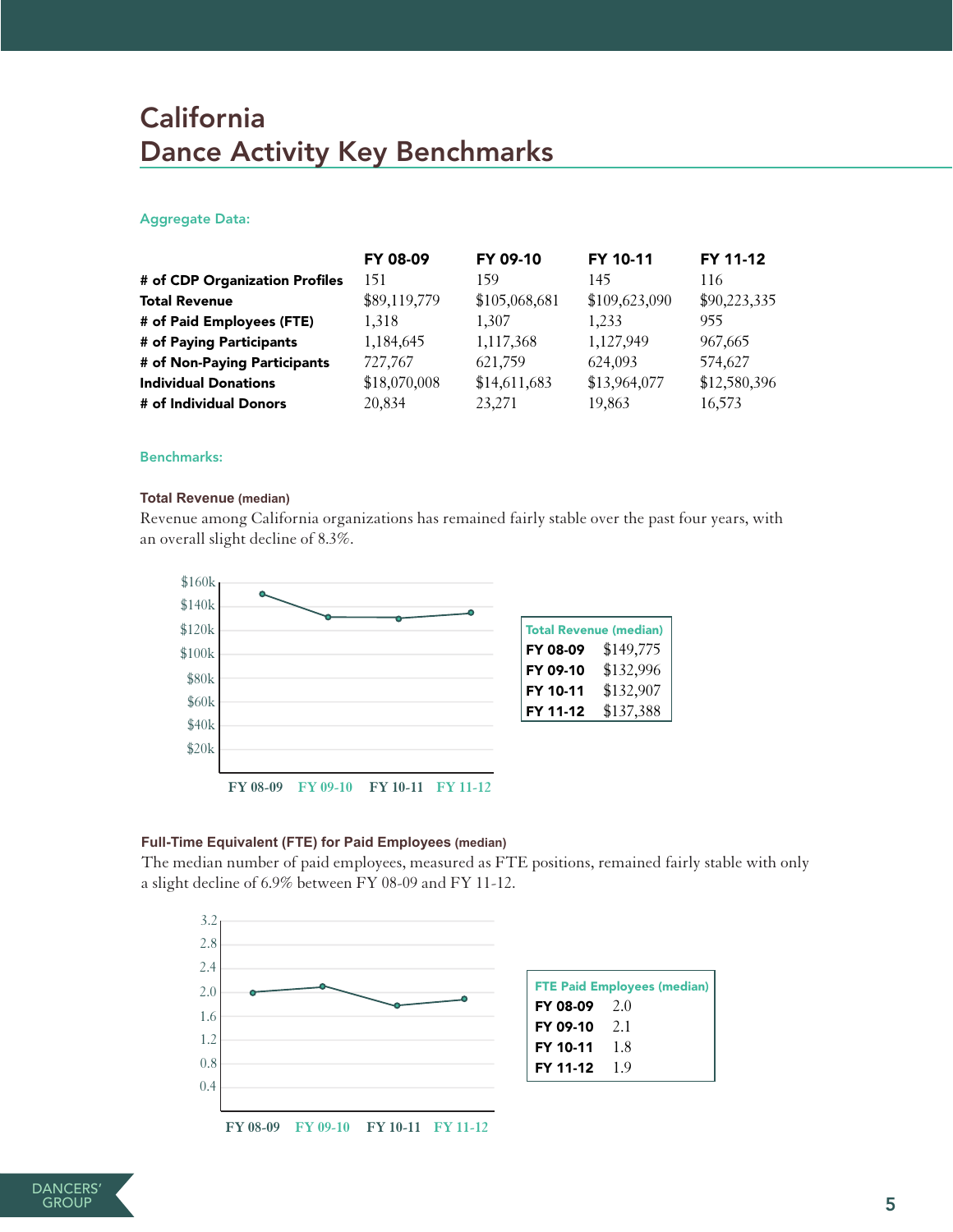# California Dance Activity Key Benchmarks *(cont.)*

#### **Participation**

The median number of a key indicator of community support, paid participation, has declined between FY 08-09 and FY 11-12, by 24.2%. This was offset by a significant increase in non-paying participation (primarily in FY 11-12) of 66.9% over the same period. Overall total participation has increased by 1.4%.

# **Paying Participants (median)**



## **Non-Paying Participants (median)**



| <b>Non-Paying Participants (median)</b> |  |  |
|-----------------------------------------|--|--|
| $\mid$ FY 08-09 $\mid$ 1,000            |  |  |
| $\mid$ FY 09-10 $\mid$ $1,100$          |  |  |
| $\mid$ FY 10-11 $\mid$ $1,000$          |  |  |
| $ $ FY 11-12 1,669                      |  |  |

### **Total Participants (median)**



| <b>Total Participants (median)</b> |  |
|------------------------------------|--|
| FY 08-09 $3,554$                   |  |
| FY 09-10 2,801                     |  |
| FY 10-11 3,203                     |  |
| FY 11-12 $3,605$                   |  |

**FY 08-09 FY 09-10 FY 10-11 FY 11-12**

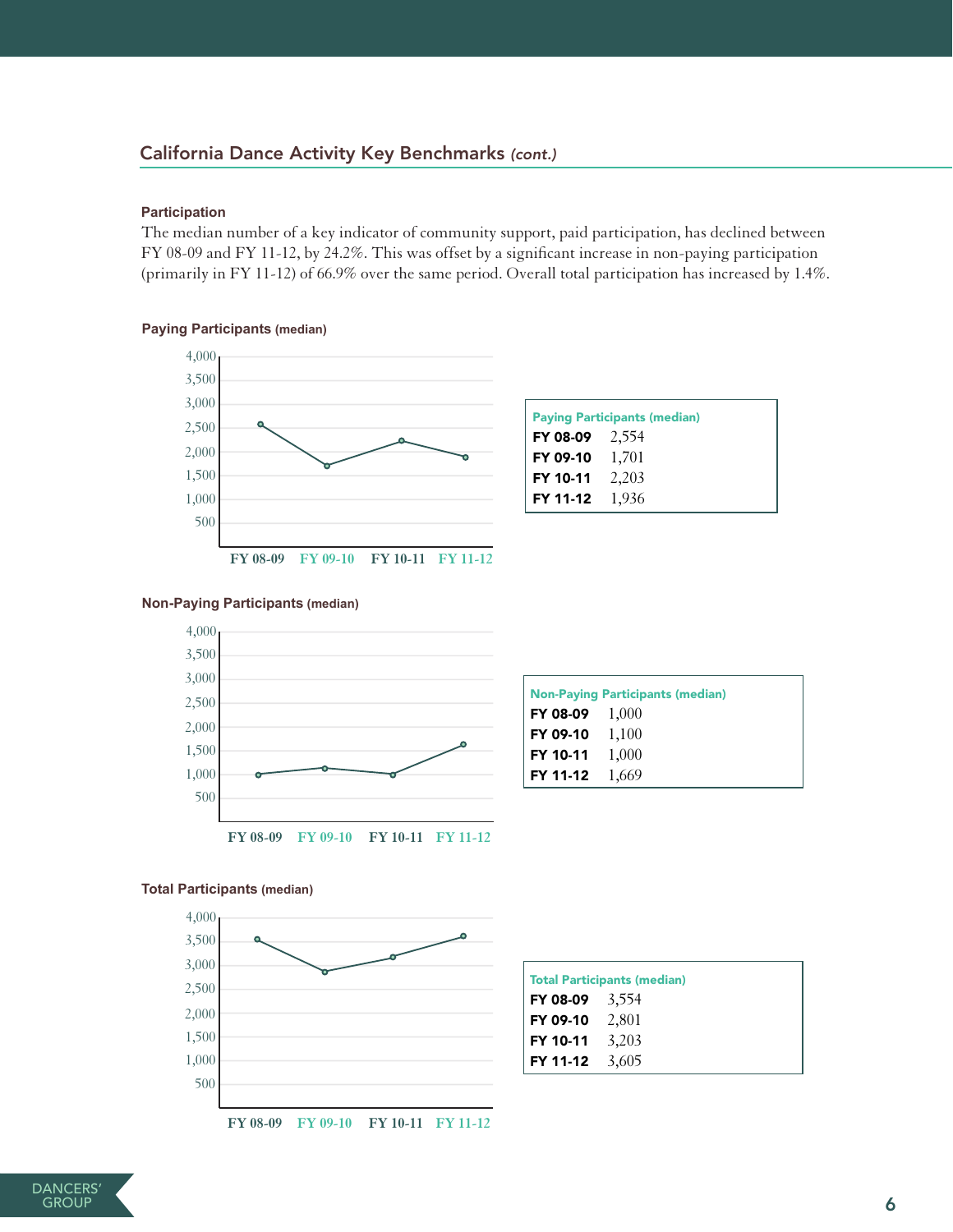# California Dance Activity Key Benchmarks *(cont.)*

#### **Individual Donations**

The median number of total individual donations, the other important indicator of community support, took a significant dip (31.6%) in FY 09-10, but has since recovered to FY 08-09 levels. The median total number of individual donors increased by 71.9% over the same period. When viewed in relation with the minimal growth in total individual donation, the average value of a donation has steadily declined by a total of 41.3% over the four year period.

## **Total Individual Donations (median)**



| <b>Total Individual Donations (median)</b> |         |  |
|--------------------------------------------|---------|--|
| $FY 08-09$ \$6,500                         |         |  |
| FY 09-10                                   | \$5,560 |  |
| FY 10-11                                   | \$5,882 |  |
| FY 11-12                                   | \$7,267 |  |

# **Total Number of Individual Donors (median)**



| Total Number of Individual Donors (median) |  |  |
|--------------------------------------------|--|--|
| $FY$ 08-09 27                              |  |  |
| $FY$ 09-10 25                              |  |  |
| $FY$ 10-11 34                              |  |  |
| $FY$ 11-12 45                              |  |  |

#### **Average Value of an Individual Donation**



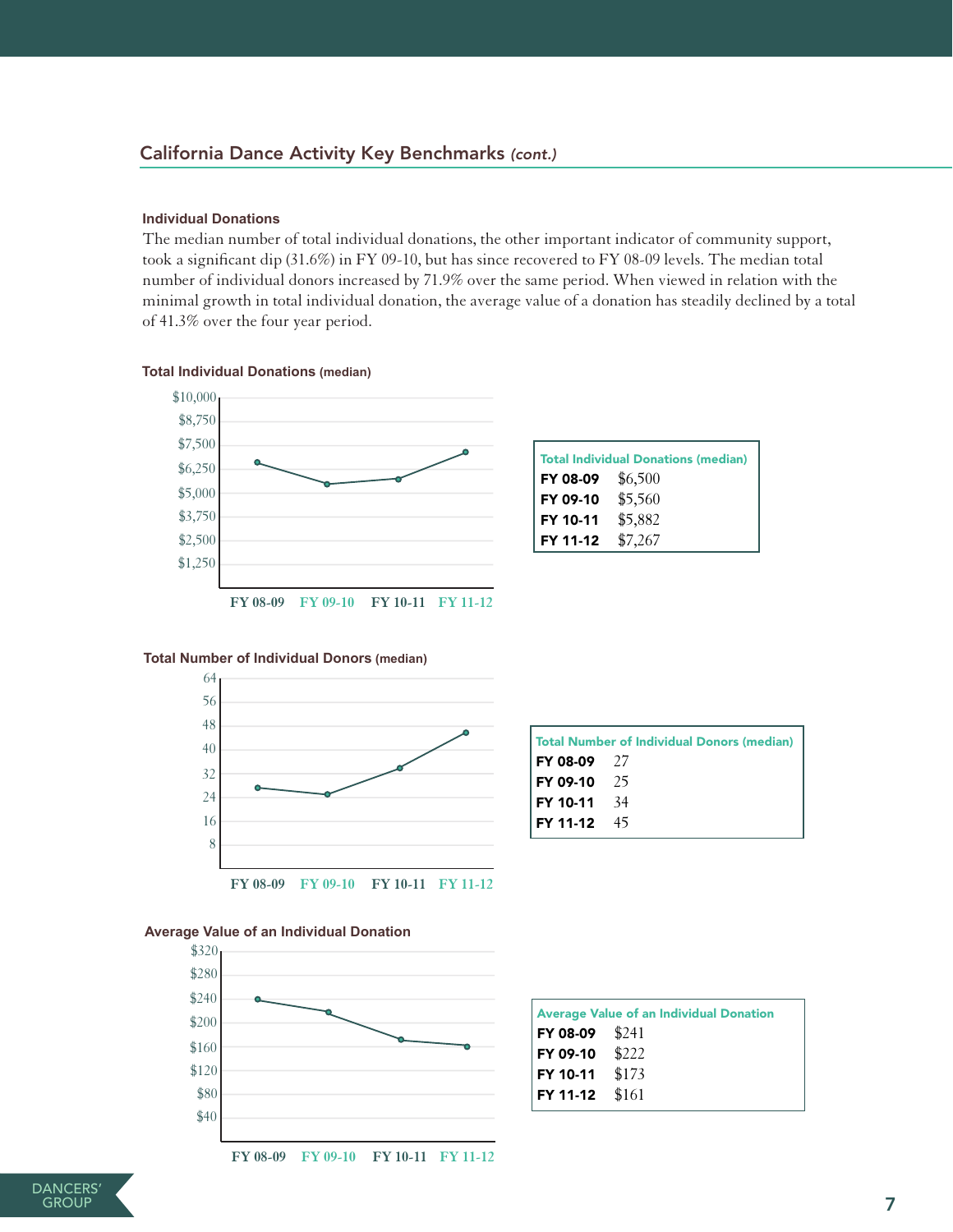# Benchmark Comparisons

To provide a glimpse of the health of the San Francisco Bay Area in relation to the state of California, we have compared both sets of benchmarks in the following charts. As can be seen, both sets of data follow similar trends across all benchmarks, with the only significant differences showing up in the participation data.

San Francisco Bay Area

California



**Full-Time Equivalent (FTE) for Paid Employees (median)**

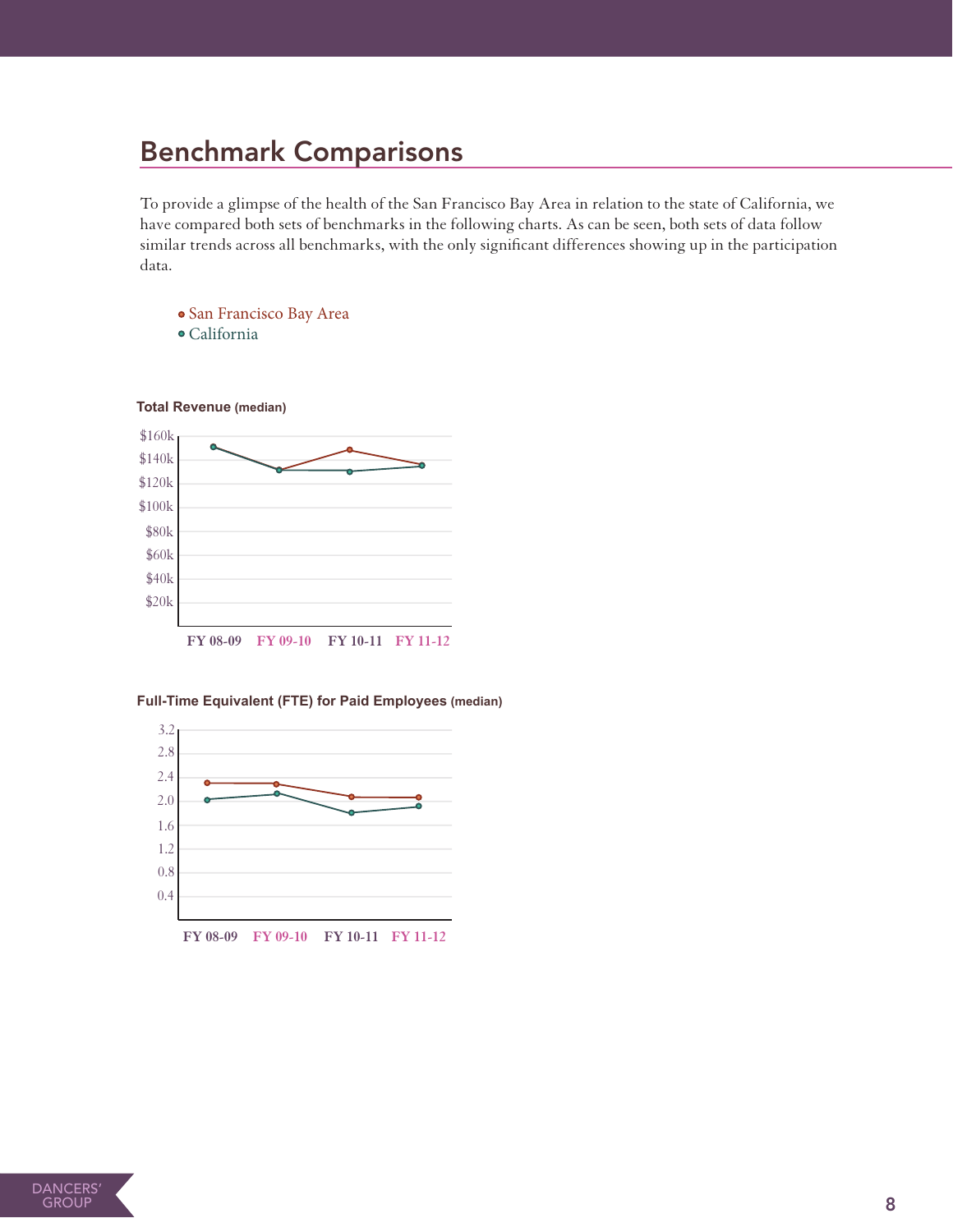# California Dance Activity Key Benchmarks *(cont.)*

- San Francisco Bay Area
- California

#### **Paying Participants (median)**



#### **Non-Paying Participants (median)**



#### **Total Participants (median)**



# **Total Individual Donations (median)**



#### **Total Number of Individual Donations (median)**



#### **Average Value of an Individual Donation**

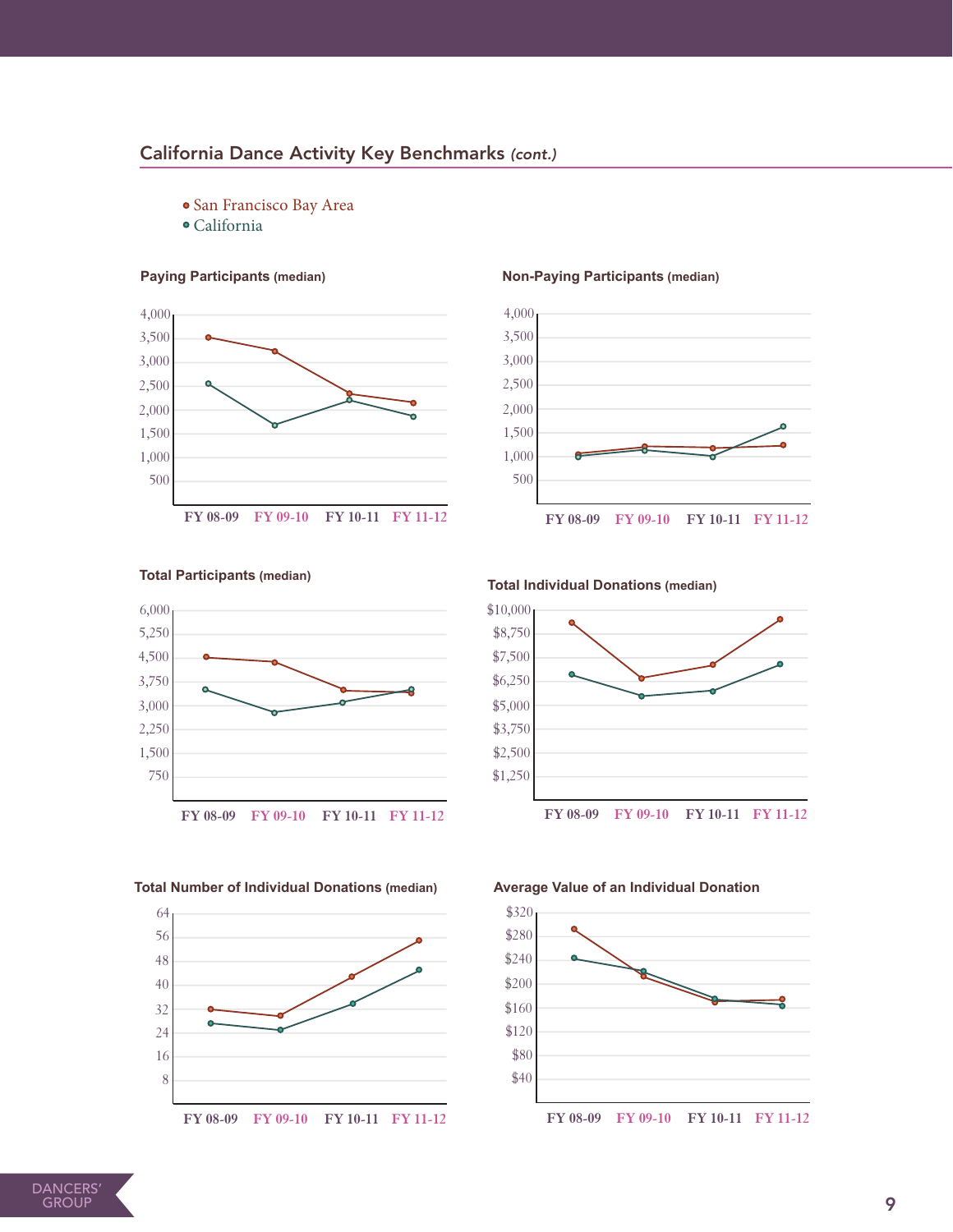# Methodolgy

## Selection of Key Benchmark Indicators

The indicators we have selected to track longitudinally are:

- 
- Paying Participants<sup>1</sup>
- Revenue Paid FTE Positions
	- Individual Donations
- Non-Paying Participants<sup>2</sup>
- Number of Individual Donors

These indicators were selected as as our key benchmarks to reflect the economic impact of the arts, and as evidence of community support in the most direct, measurable way, which we believe would be meaningful over time.

Revenue was chosen as a benchmark to reflect the economic impact of dance in the region from year to year. We selected revenue, as opposed to expenses, as a comparison point to the other benchmarks that relate to income, namely paying participants and individual donations.

Total paid Full Time Equivalent (FTE) positions are a measure of economic impact, as this provides perspective on the volume of people employed within the dance sector. We chose this metric instead of the dollar amount paid to employees because the latter could include the variation of staff salary increases, muddying potential insight about total staff FTEs moving either up or down.

Paying participants and individual donations (number of donors, average donation size, and amount of individual contributions) quantify whether active community participation/measurable support is changing over time. The number of non-paying participants also reflects public interest and engagement in dance.

We considered other potential key benchmarks, as the CDP offers so many options. However, our goal was to create a short-list of reliable indicators that were most useful in creating an overview of dance and its relationship to its audiences and communities, and the economy of the region.

# Parameters for Organization Inclusion

The parameters for gathering CDP Data that reflect the health benchmarks in this study are:

1. The San Francisco Bay Area section includes organizations residing in the 11 counties covered by Dancers' Group's work: Alameda, Contra Costa, Marin, Monterey, Napa, San Francisco, San Mateo, Santa Clara, Santa Cruz, Solano, and Sonoma. The statewide section includes all counties in California.

2. Includes only organizations identified primarily as dance based. Organizations who self-identified as "Dance" or "Folk/Traditional Dance" for their National Standard for Arts Information Exchange Project (NISP) code were included in both the San Francisco Bay Area and state-wide data.

In addition, multi-disciplinary and cultural organizations with an estimated 80% or more of their activity devoted to dance were included in the San Francisco Bay Area regional report. These were included because Dancers' Group's intimate knowledge of the Bay Area community allowed

<sup>&</sup>lt;sup>1</sup> Paying Participants includes attendance for performances, classes and workshops.

<sup>2</sup> Non-Paying Participants only includes attendance for performances, as CDP does not track non-paying participation for classes and workshops.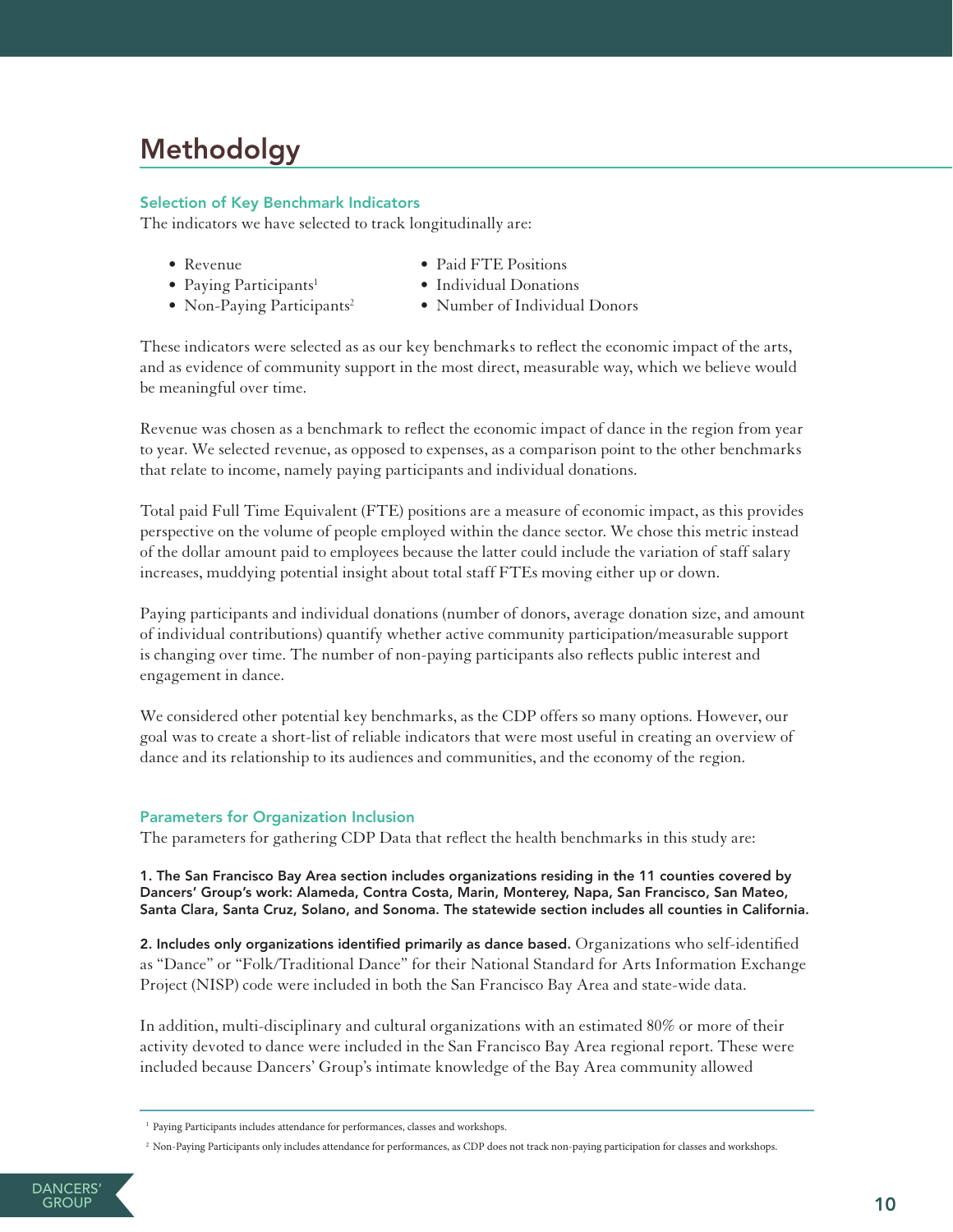# Methodology *(cont.)*

qualitative assessments of their percentage of dance activity. Without that level of knowledge of dance entities in California as a whole, and other methods for determining this eligibility were beyond the scope of a state-wide analysis, the state-wide data does not include any multi-disciplinary or cultural organizations with an estimated 80% or more of their activity devoted to dance.

Since our analysis is primarily based on median data, this difference in the number of Bay Area organizations has had a negligible impact on the benchmarks reported in this document. However, this difference can impact how the aggregate data between the Bay Area and California is viewed. Bay Area organizations only comprises 49% of the state-wide data, however, the aggregate data might suggest that the Bay Area represents a larger portion of the state-wide data due to its similarity to the Bay Area aggregate data. This difference in aggregate data is due to the volume of multi-disciplinary and cultural organizations with an estimated 80% or more of their activity devoted to dance that are included in the Bay Area data but not included in the state-wide data.

Organizations omitted from both sections—Bay Area and California—include multi-disciplinary entities and programs working within sheltered institutions such as universities or municipalities (such as dance classes at local Parks and Recreation Centers). Unfortunately, this excludes some culturally-specific operations whose traditions do not separate dance from related cultural expressions inseparable from dance, such as mask-making, music, regalia, etc. as these distinctions were beyond the scope of this study to clarify.

3. Includes organizations that submitted a CDP profile for fiscal years that fall within the range of the study. For the purposes of this study, we elected to use annual ranges of July 1 through June 30. For example, organizations identified as "FY11-12" have a fiscal year that ends between July 1, 2011 and June 30, 2012. As illustrated in the initial report, it is estimated that just over 10% of the total dance organizations in the San Francisco Bay Area region submit annual CDP profiles.

## Representation of Data

The Key Benchmarks derive from the most complete current four years worth of data available through CDP at the time of the writing of this report. The data is reported in two ways: as aggregates and as median figures.

Medians are used to track health indicators, rather than average data points, as this is a common practice when significant outliers on either end of the range are known to exist in the data. This reduces the influence of outliers that otherwise skew results to an unacceptable degree. For this report, medians were chosen to eliminate the skewing effect of the largest budget dance organizations in the region, which were otherwise significantly skewing the results.

One note regarding the aggregate data: these figures can be subject to misunderstanding due to the impact of the largest-budget dance companies in the region. For example, for FY11-12, the three largest organizations in the San Francisco Bay Area data pool represent 74% of the total aggregate revenue. Other aggregates are subject to the same caveat.

For more detailed information on the methodology for gathering and processing the data used in this report, please refer to the original report - *[Dance Activity in the San Francisco Bay Area: A Report on Key](http://dancersgroup.org/research/)  [Benchmarks](http://dancersgroup.org/research/)* - which can be downloaded at [dancersgroup.org](http://www.dancersgroup.org).